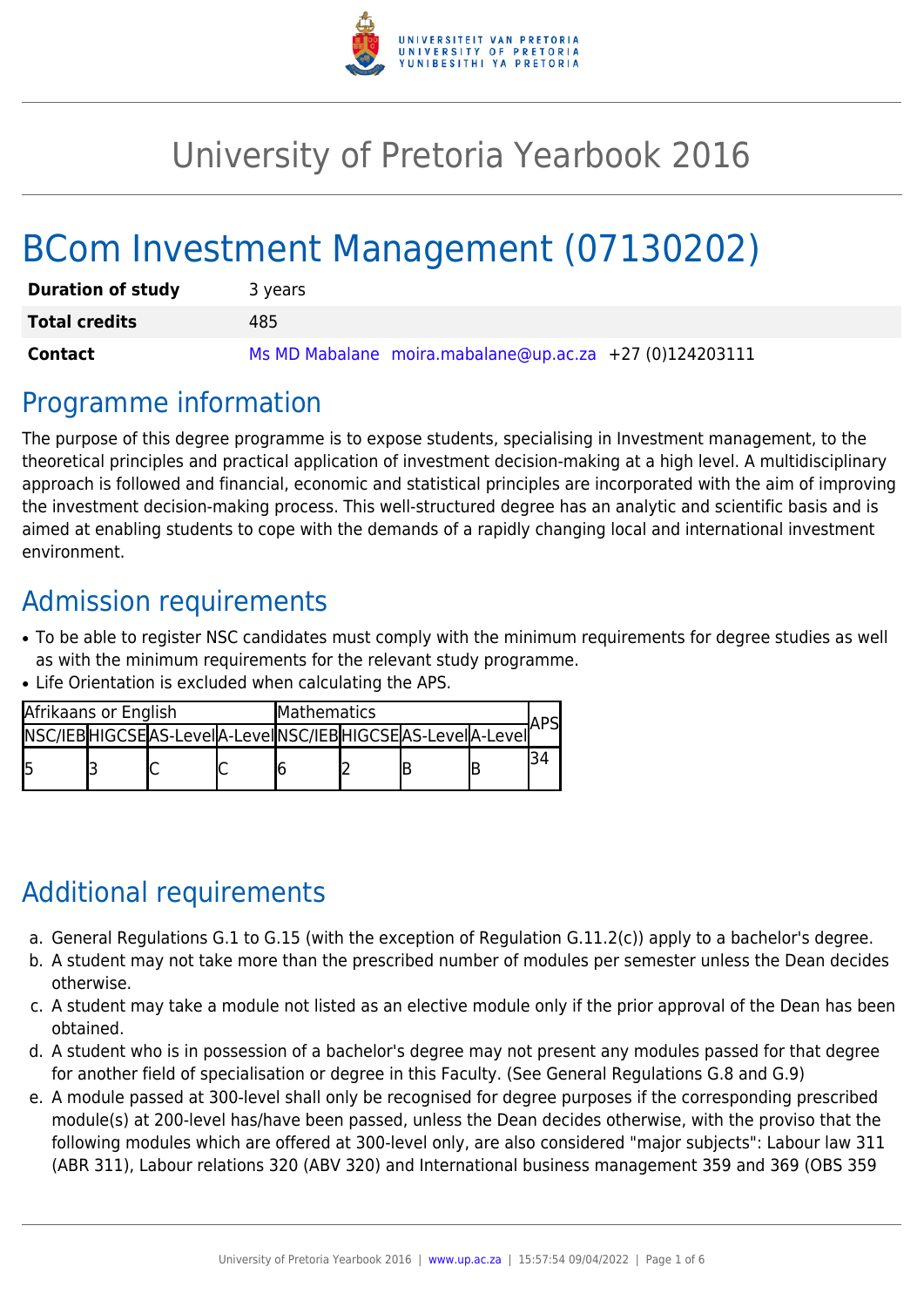

and 369); only two 14-week modules, or the equivalent thereof, that are not preceded by the 100- and 200 level modules, may be taken for degree purposes. In other words, at least four 14-week modules must be taken at 300-level that are preceded by the 100- and 200-level, except for modules offered on 200- and 300 level only.

- f. A module already passed may only be repeated with the approval of the Dean.
- g. A module passed may not be taken into account for more than one degree or field of specialisation.
- h. It remains the student's responsibility to ascertain, prior to registration, whether all the modules he/she intends taking can be accommodated in the class, test and examination timetables.
- i. The Faculty of Economic and Management Sciences supports an outcomes-based education system and places a high premium on the development of specific academic competences. Class attendance in all modules and for the full duration of all programmes is therefore compulsory for all students.
- j. The Dean has the right of authorisation regarding matters not provided for in the General Regulations or the Faculty Regulations.

## Other programme-specific information

#### **Note: See the alphabetical list of modules for prerequisites of all modules.**

● To continue with BLB 200, a student must pass Financial accounting 111, 121, Statistics 110, 120 and Economics 110, 120.

#### **Specialisation modules:** BLB 300.

#### **"Major subject"**

To be considered a "major subject" the equivalent of four 14-week modules, including two at 300-level, must be passed provided that:

- the following modules which are offered at 300-level only, are also considered "major subjects": Labour law 311 (ABR 311), Labour relations 320 (ABV 320), and International business management 359 and 369 (OBS 359 and 369);
- only two 14-week modules, or the equivalent thereof, that are not preceded by the 100- and 200-level modules, may be taken for degree purposes. In other words, at least four 14-week modules must be taken at 300-level that are preceded by the 100- and 200-level, except for modules offered on 200- and 300-level only.

## Promotion to next study year

According to General Regulation G.3 students have to comply with certain requirements as set by the Faculty Board.

- a. A student must pass at least 4 core semester or 2 core year modules to be admitted to the subsequent year of study.
- b. If a student has passed less than the required minimum of 4 core semester or 2 core year modules, he/she will not be readmitted to the Faculty of Economic and Management Sciences. Such a student may apply in writing to the Faculty's Admissions Committee to be readmitted conditionally – with the proviso that the Admissions Committee may set further conditions with regards to the student's academic progress. The Faculty's Admissions Committee may deny a student's application for readmission.
- c. If a student has been readmitted conditionally, his/her academic progress will be monitored after the first semester examinations to determine whether he/she has complied with the requirements set by the Admissions Committee. If not, his/her studies will be suspended.
- d. A student whose studies have been suspended because of his/her poor academic performance has the right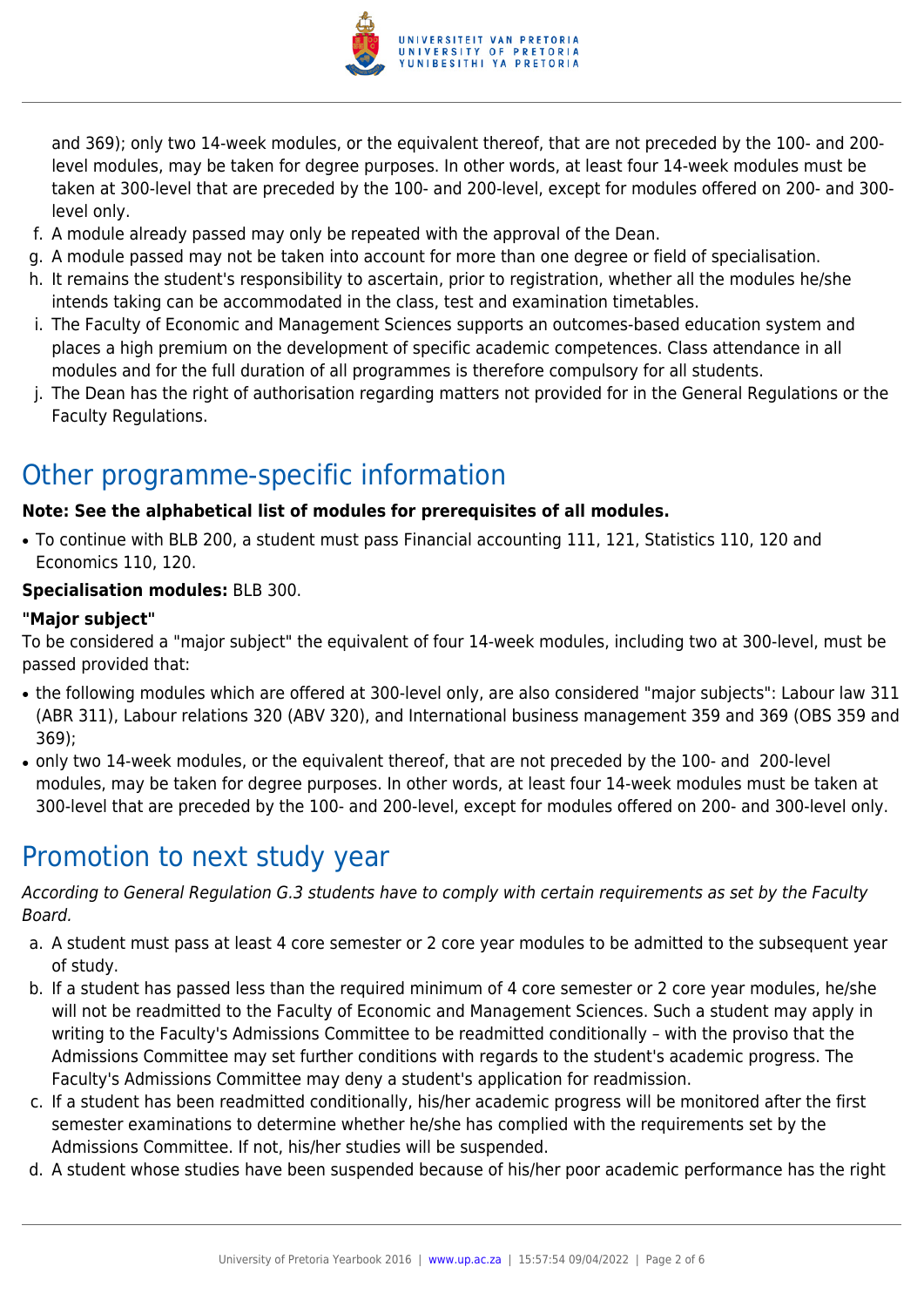

to appeal against the decision of the Faculty's Admissions Committee.

- e. A student may be refused promotion to a subsequent year of study if the prescribed tuition fees are not paid.
- f. A student may be refused admission to the examination, or promotion to a subsequent year of study or promotion in a module (if applicable) if he/ she fails to fulfil the attendance requirements. Class attendance in all modules and for the full duration of all programmes is compulsory for all students.

# Pass with distinction

- a. A degree may be awarded with distinction provided the candidate meets the following criteria:
- i. Completes the degree within three years;
- ii. Obtains a Cumulative Grade Point Average CGPA) of 75%;
- iii. Repeated passed modules will not be considered. The initial pass mark of module will be used when calculating the GPA.
- b. Transferees from other faculties and from other universities who still complete their bachelor degrees (including credits transferred and recognised from the degrees they registered for originally) within three years will be considered as exceptional cases by the Dean.
- c. The GPA will be not be rounded up to a whole number.
- d. Exceptional cases will be considered by the Dean.

# General information

#### **Minimum requirements for bachelor's degrees; semester and year modules; new regulations**

- 1. Students who commenced their studies before 2015 must complete the programme in terms of the curriculum of the year in which they commenced their studies, or in terms of the curriculum of the year in which they switched to their current field of specialisation. Students who prefer to do so may, however, apply to change over to the latest curriculum, but then they should comply with all the requirements thereof and they may not revert to the regulations of an earlier year.
- 2. Students who are registering for a degree programme for the first time in 2015 must take the modules indicated under the particular field of specialisation.

**Please note**: Only two 14-week modules, or the equivalent thereof, that are not preceded by the 100- and 200 level modules, may be taken for degree purposes. In other words, at least four 14-week modules must be taken at 300-level that are preceded by the 100- and 200-level, except for modules offered on 200- and 300-level only. It is thus the responsibility of students to ensure before registration, that their curricula comply with all the requirements of the applicable regulations.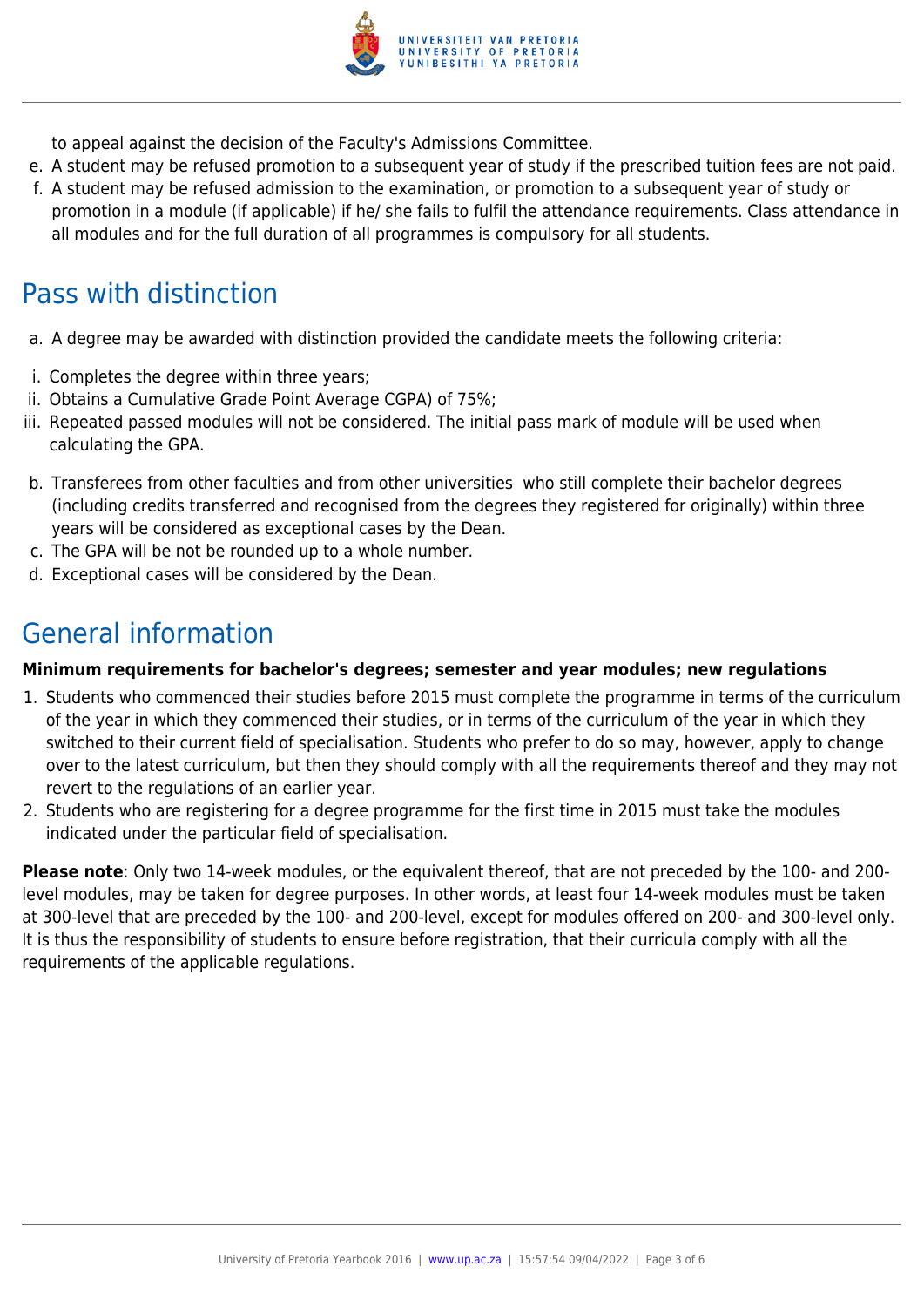

## Curriculum: Year 1

#### **Minimum credits: 121**

### **Fundamental modules**

[Academic information management 101](https://www.up.ac.za/yearbooks/2016/modules/view/AIM 101) (AIM 101) - Credits: 6.00 [Academic literacy for Economic and Management Sciences 124](https://www.up.ac.za/yearbooks/2016/modules/view/ALL 124) (ALL 124) - Credits: 6.00 [Academic orientation 107](https://www.up.ac.za/yearbooks/2016/modules/view/UPO 107) (UPO 107) - Credits: 0.00

### **Core modules**

[Economics 110](https://www.up.ac.za/yearbooks/2016/modules/view/EKN 110) (EKN 110) - Credits: 10.00 [Economics 120](https://www.up.ac.za/yearbooks/2016/modules/view/EKN 120) (EKN 120) - Credits: 10.00 [Financial accounting 111](https://www.up.ac.za/yearbooks/2016/modules/view/FRK 111) (FRK 111) - Credits: 10.00 [Financial accounting 121](https://www.up.ac.za/yearbooks/2016/modules/view/FRK 121) (FRK 121) - Credits: 12.00 [Informatics 112](https://www.up.ac.za/yearbooks/2016/modules/view/INF 112) (INF 112) - Credits: 10.00 [Commercial law 110](https://www.up.ac.za/yearbooks/2016/modules/view/KRG 110) (KRG 110) - Credits: 10.00 [Commercial law 120](https://www.up.ac.za/yearbooks/2016/modules/view/KRG 120) (KRG 120) - Credits: 10.00 [Business management 114](https://www.up.ac.za/yearbooks/2016/modules/view/OBS 114) (OBS 114) - Credits: 10.00 [Statistics 110](https://www.up.ac.za/yearbooks/2016/modules/view/STK 110) (STK 110) - Credits: 13.00 [Statistics 120](https://www.up.ac.za/yearbooks/2016/modules/view/STK 120) (STK 120) - Credits: 13.00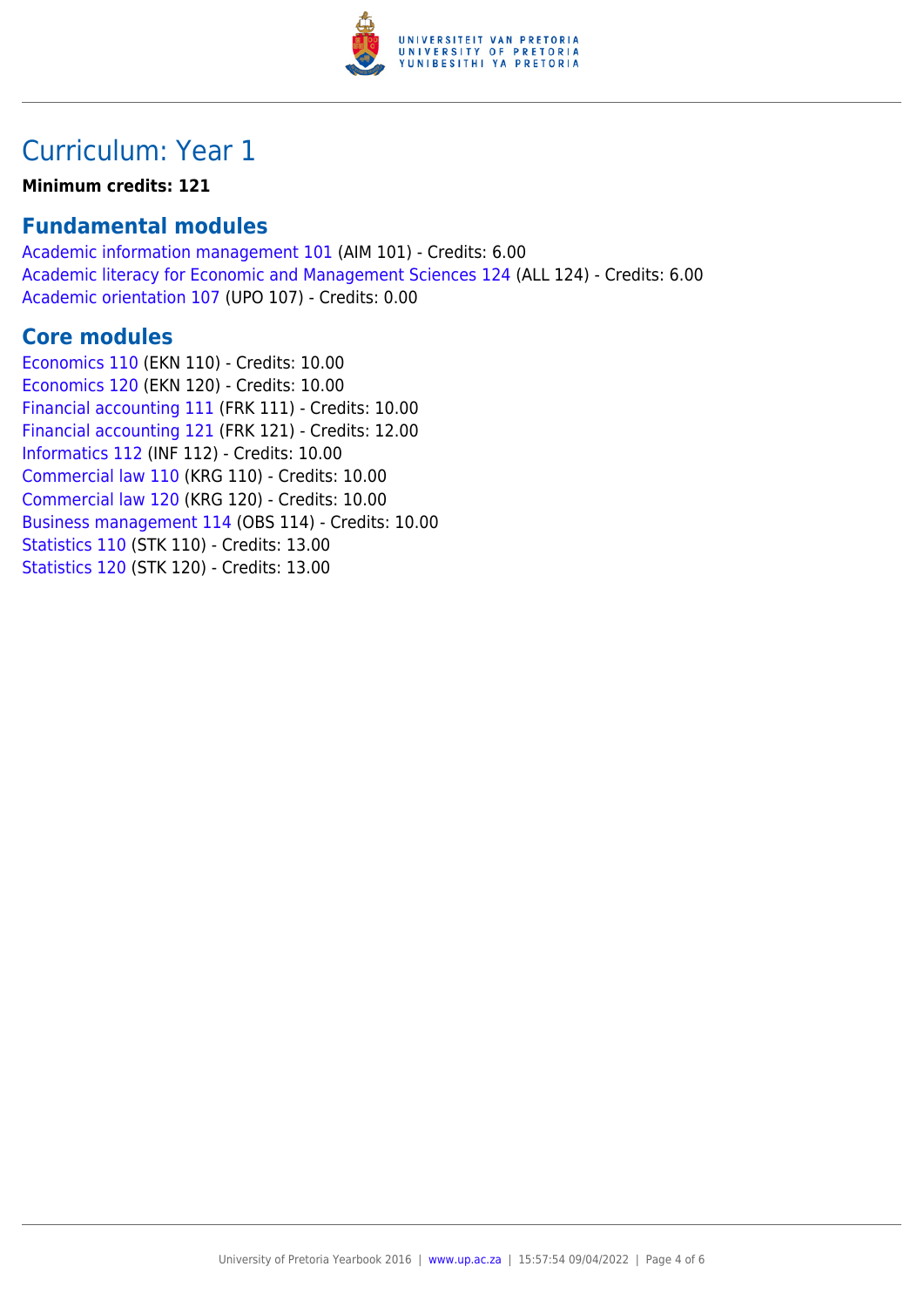

## Curriculum: Year 2

**Minimum credits: 181**

### **Fundamental modules**

[Introduction to moral and political philosophy 251](https://www.up.ac.za/yearbooks/2016/modules/view/FIL 251) (FIL 251) - Credits: 10.00

### **Core modules**

[Investment management 200](https://www.up.ac.za/yearbooks/2016/modules/view/BLB 200) (BLB 200) - Credits: 32.00 [Economics 214](https://www.up.ac.za/yearbooks/2016/modules/view/EKN 214) (EKN 214) - Credits: 16.00 [Financial management 210](https://www.up.ac.za/yearbooks/2016/modules/view/FBS 210) (FBS 210) - Credits: 16.00 [Financial management 220](https://www.up.ac.za/yearbooks/2016/modules/view/FBS 220) (FBS 220) - Credits: 16.00 [Financial accounting 211](https://www.up.ac.za/yearbooks/2016/modules/view/FRK 211) (FRK 211) - Credits: 16.00 [Financial accounting 221](https://www.up.ac.za/yearbooks/2016/modules/view/FRK 221) (FRK 221) - Credits: 16.00 [Statistics 210](https://www.up.ac.za/yearbooks/2016/modules/view/STK 210) (STK 210) - Credits: 20.00 [Statistics 220](https://www.up.ac.za/yearbooks/2016/modules/view/STK 220) (STK 220) - Credits: 20.00 [Informatics 281](https://www.up.ac.za/yearbooks/2016/modules/view/INF 281) (INF 281) - Credits: 3.00 [Economics 234](https://www.up.ac.za/yearbooks/2016/modules/view/EKN 234) (EKN 234) - Credits: 16.00